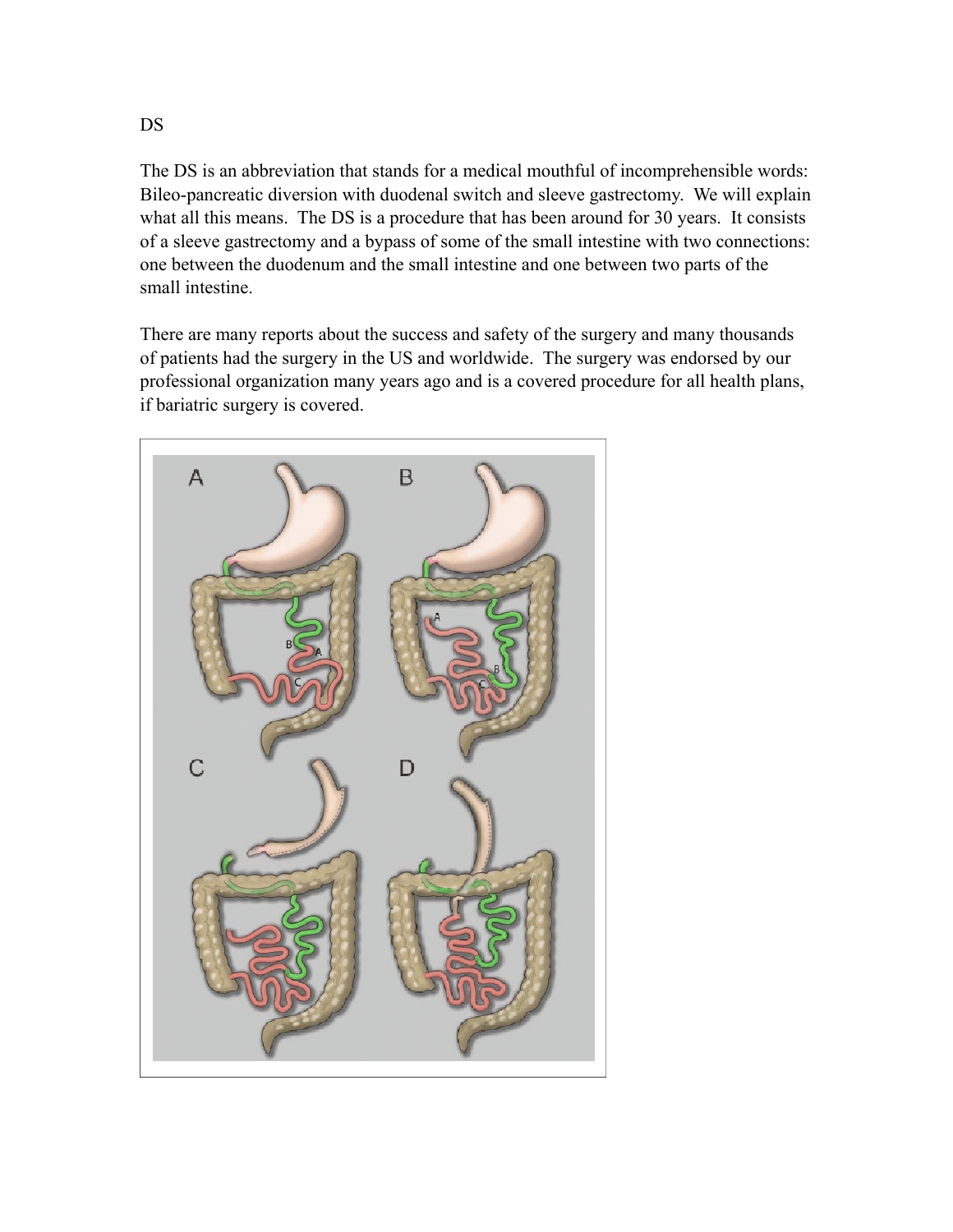The surgery works in three ways.

1 The sleeve gastrectomy part creates a 2-3oz small stomach and as a result, a person cannot eat much. The eating portions are small.

2 The food will move from the new small stomach directly into the lower 10 feet of the small intestine and bypass the first part of the small intestine, which is about half of the small intestine. Normally, the small intestine that is available to absorb calories and nutrients is around 15 to 25 feet long. The result is that less of the calories are absorbed. The intestines are then cut and one part is implanted further towards the large intestine (colon). The result is, that at the end there are about 10 feet of small intestine, which absorb food, about 5 feet without the help of bile and about 5 feet with bile. 3 Certain hormones in the body are changed. The hunger hormone Ghrelin is reduced

and most people after surgery will have no hunger for many months. Several hormones that regulate blood sugar are changed so that blood sugar is much better controlled. The DS is the best for diabetes treatment.

The advantages of the DS over the SADI-S, the sleeve gastrectomy or over the gastric bypass are:

Better initial weight loss and better long-term weight loss than SADI-S, sleeve and bypass.

Less chance that the weight will come back.

Better diabetes treatment than SADI-S, sleeve and bypass.

Much more stable blood sugar levels throughout the day than with sleeve and bypass. Less acid reflux than sleeve.

Lower risk of internal hernia than gastric bypass.

Lower risk of stomach ulcer than gastric bypass.

Lower risk of abdominal pain than gastric bypass.

Only one connection between structures in the abdomen rather than two in the bypass.

Patients can take anti-inflammatory medications (NSAIDS).

Regarding the general surgical risks, they are the same as for SADI-S, sleeve gastrectomy and gastric bypass.

Disadvantages of the DS over the SADI-S, sleeve gastrectomy alone or over the gastric bypass are:

More vitamin and mineral deficiencies than in the sleeve.

1-3 bowel movements per day in some people.

Occasionally diarrhea so bad, that a surgery needs to be done to correct this.

Occasionally vitamin/protein/nutrient levels are so low that a surgery needs to be done to correct this.

A leak inside the abdomen happens with all three surgeries at a rate of 1-2 per 1000 patients. The DS leak at the connection between the duodenum and the small intestine